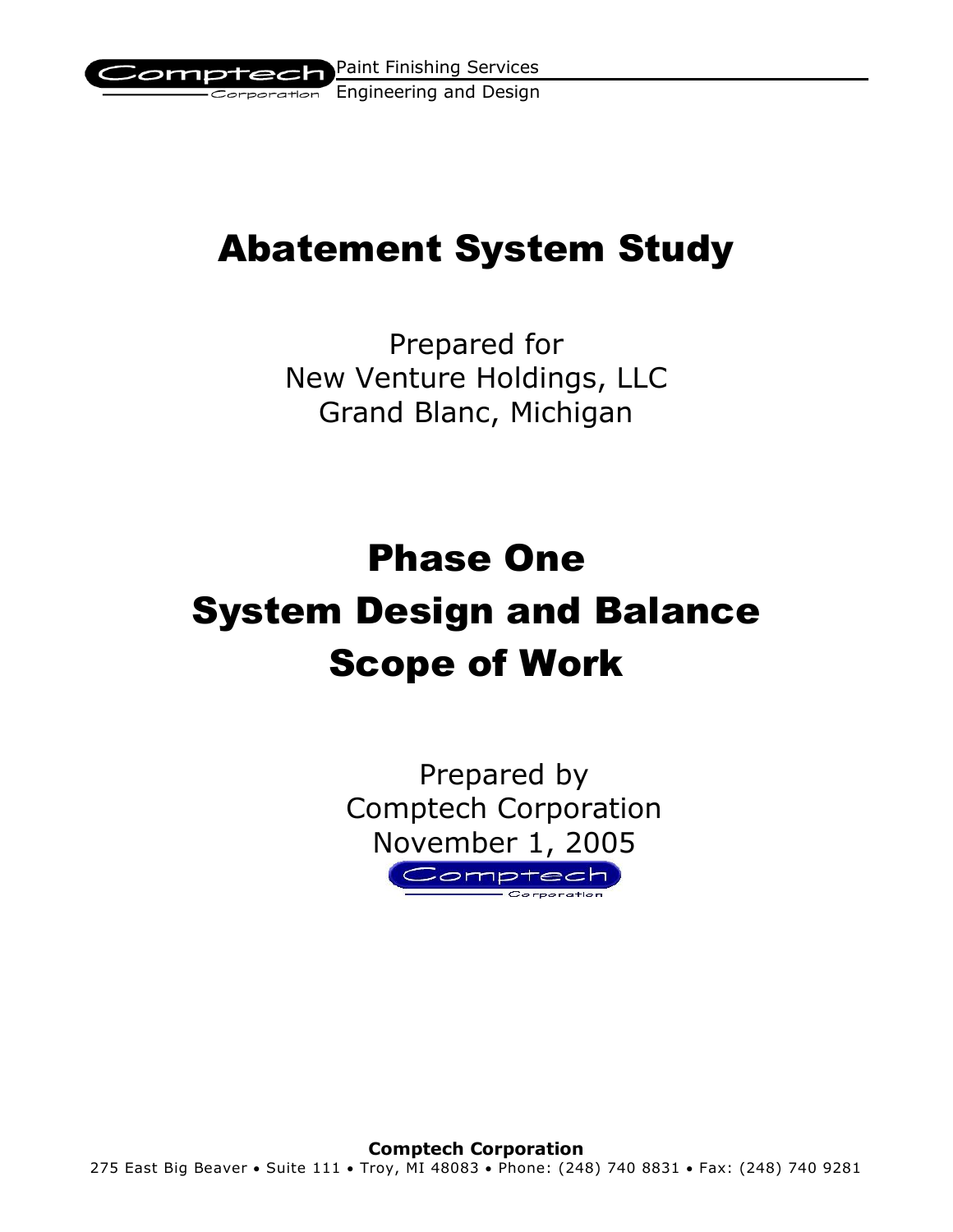

Corporation Engineering and Design

## System Ovens

#### **Oven Fresh Air and Exhaust**

Modifications to the fresh air and exhaust are required to bring the ovens up to code and reduce solvent laden air in and around the ovens.

- Gather paint loading information from New Venture Holdings (part dimensions, part centers, and conveyor speed) and calculate the fresh air requirements for all zones to meet NFPA and IRI specifications (both current and maximum loading conditions.)
- Measure current fresh air input in each oven zone and determine what modifications are required to raise or lower the flow of fresh air into the ovens.
- Work with New Venture Holdings maintenance staff to repair underperforming exhaust fans and fresh air inlets.
- Adjust fresh air and exhaust per zone to balance the system per current operating conditions.
- Prepare a detailed report indicating current and future fresh air requirements along with exhaust fan flow rates.

#### **Oven Zone Recirculation and Heat Loads**

In this phase we will attempt to reduce operating costs associated with overcapacity recirculation fans and burners.

- Calculate oven heat loads based on current and future production rates.
- Calculate oven turnover rates based on industry standard specifications and required heat loading.
- Prepare a detailed report comparing the current oven operating conditions to calculated heat loading and recirculation rates. Also, provide recommendations to reduce operating costs associated with oversized fans and burners.

#### **Oven Balance**

A proper balance insures solvent loading will remain below the Lower Explosive Limit in each zone.

- Provide a complete Oven Balance for Line A, B and D. Balance will include adjusting existing supply dampers and return gates to achieve a zone dedicated balanced system (minimize cross draft).
- Provide a detailed report indicating the current flow rates by zone, damper positions, and other data pertaining to a balanced oven.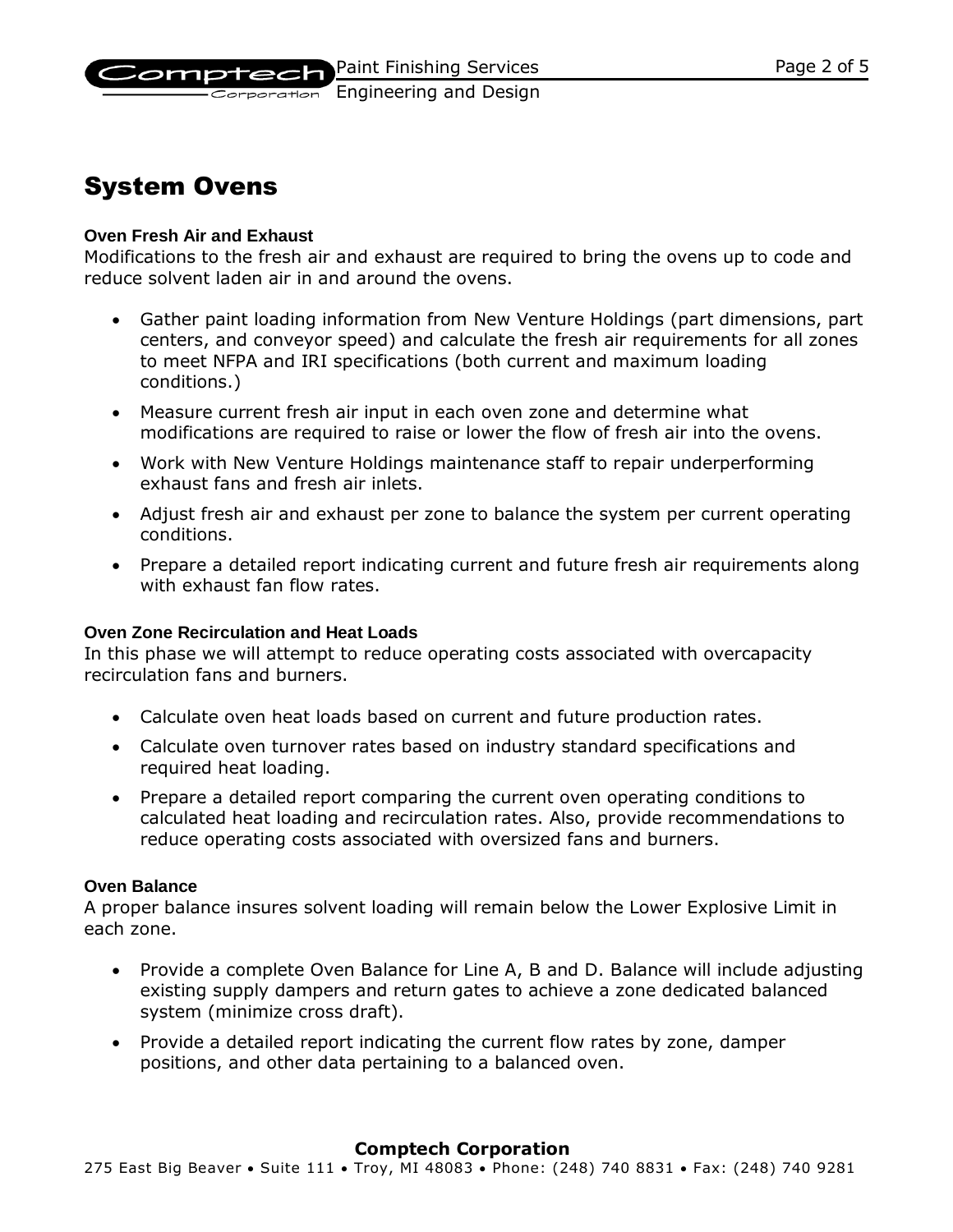Paint Finishing Services

omptech Corporation Engineering and Design

## System Booths and Tunnels

#### **Booth Scrubbers, Tanks, and Exhaust Plenums**

Booth scrubber modifications are necessary to achieve the static pressure required to provide efficient paint removal. Inadequate scrubbing allows an excessive amount of paint to enter the filter houses and overload the abatement system; correcting this will lower maintenance costs and reduce emissions to the abatement system.

- Identify exhaust plenums and ductwork whose structural integrity must be modified prior to increasing the static pressure across the scrubber. After a preliminary review, there will only be a few modifications necessary.
- Identify booth tanks that must be cleaned prior to adjusting and modifying the scrubber and flood sheets.
- Identify existing ad-hoc scrubber modifications that are impeding the performance of the scrubbers.
- Provide sketches, drawings, and documentation necessary for plant personal to proceed with plenum and ductwork reinforcements, booth tank cleaning, and scrubber performance modifications.
- Work with New Venture Holdings Maintenance department to adjust scrubbers and flood sheets to achieve better paint removal efficiency.
- Provide a detailed report indicating corrective actions taken and current operating conditions.

#### **Booth Supply and Heat Loads**

In this phase we will review the downdraft velocity and volumetric flow rates in each booth zone and attempt to reduce operating costs associated with overcapacity supply fans and heaters. The overcapacity, if any, is the result of converting the booths from manual to robotic zones.

- Calculate the required flow rates in each booth zone based on the booth size and required downdraft velocity.
- Adjust system dampers and perforated plates to achieve the required downdraft velocities in each booth zone.
- Provide a detailed report indicating flow rates, downdraft velocities, and system damper positions.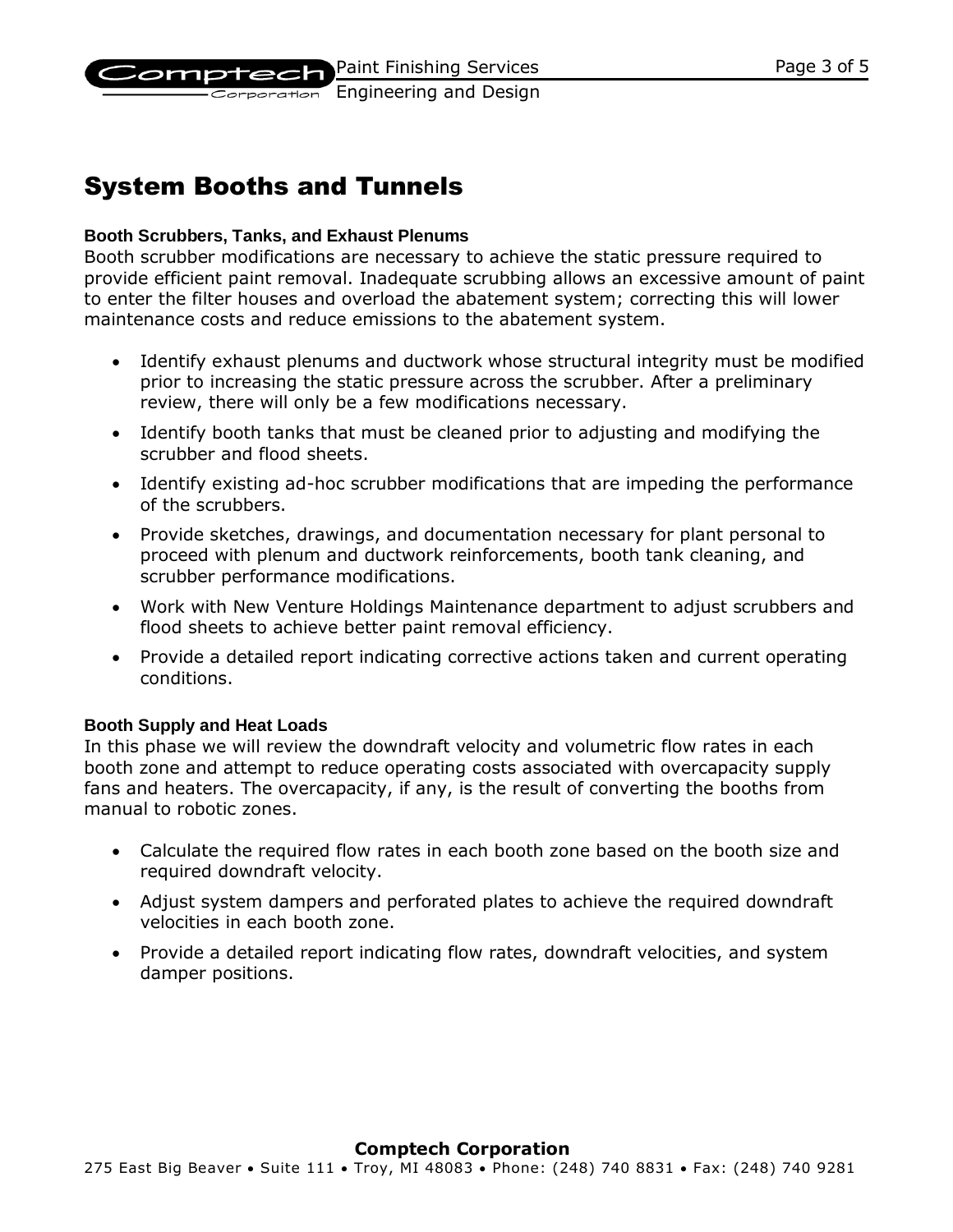

Corporation Engineering and Design

## System Booths and Tunnels (continued)

#### **Booth and Tunnel Supply and Exhaust Fans**

- Work with New Venture Holdings maintenance staff to identify and repair underperforming supply and exhaust fans.
- Provide a detailed report indicating what corrections are necessary to achieve the correct supply and exhaust rates.

#### **Balance the Booths**

A proper booth balance will increase transfer efficiencies, eliminate zone cross draft and updraft, and lower defect rate due to dirt entering the system.

- Balance all supply and exhaust per booth zone to achieve the new design flow rates.
- Provide a detailed report indicating flow rates, downdraft velocities, system damper positions, and exhaust fan capacities.